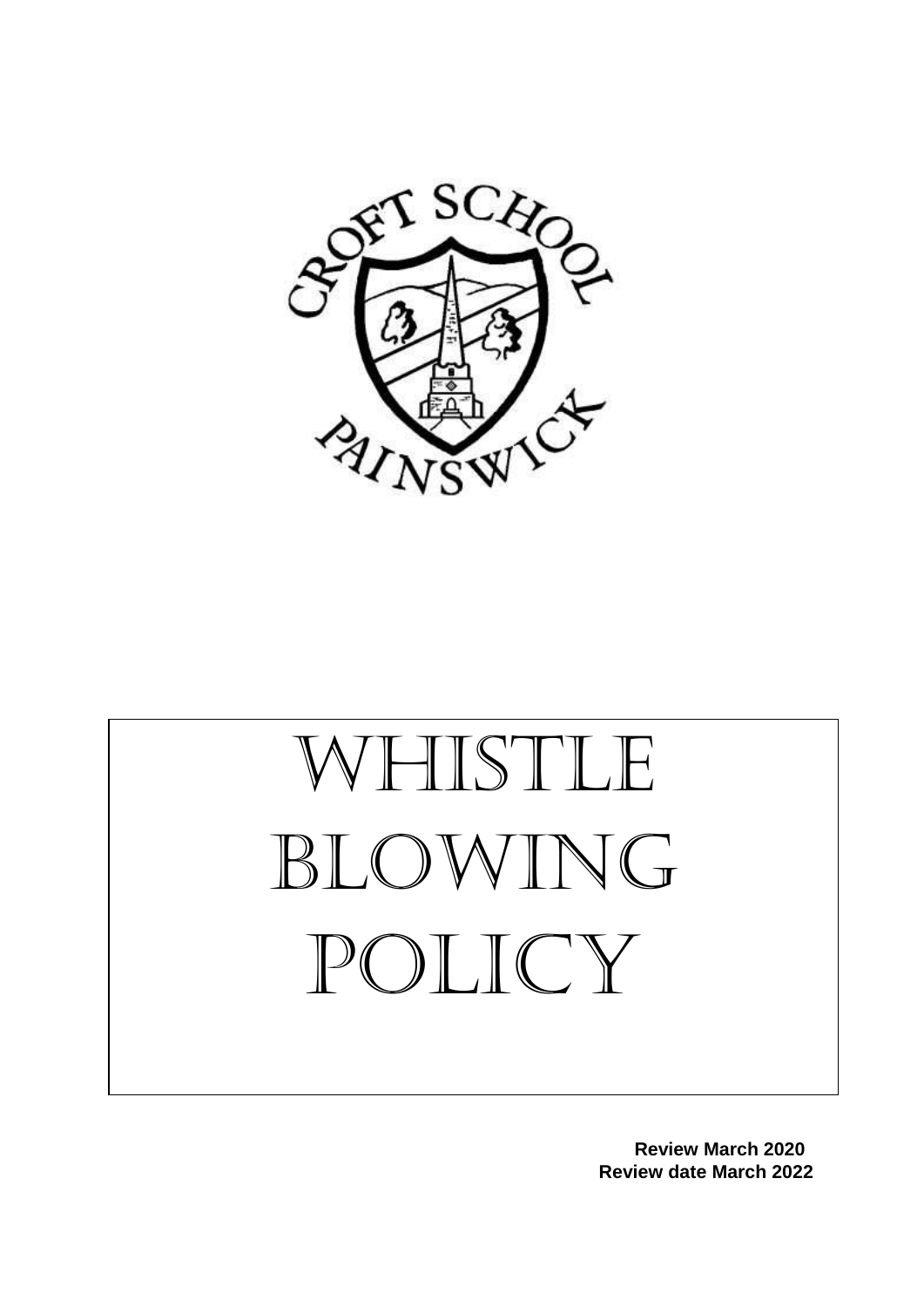#### **MISSION STATEMENT**

The Croft is a Local Authority Maintained Primary School whose focus is on each individual, acknowledging both their Rights and Responsibilities. Academic rigour is valued at all stages, with the classroom focus on challenge, engagement and achievement. Learning is celebrated in all its forms and everyone is equally valued and respected in a caring and secure environment. In partnership with parents and the wider community, the children grow and develop as we prepare them to meet the challenges of education, work and life.

#### **RATIONALE**

Staff must acknowledge their individual responsibility to bring matters of concern to the attention of senior management and/or relevant agencies. Although this can be difficult this is particularly important where the welfare of children may be at risk. This policy provides procedures for employees to follow who wish to report, in strict confidence, their serious concerns about any aspect of the School's work or the behaviour or standard of conduct of other employees or anyone associated with the work and services provided by the Council.

Employees are often the first to realise that there may be something wrong within the School. However, they may not express their concerns because they feel that speaking up would be disloyal to their colleagues or to the School. They may also fear harassment or victimisation and it may be easier, therefore, to ignore the concern rather than report what may just be a suspicion of malpractice.

The School is committed to the highest standards of openness, probity and accountability. It expects employees, and others that it deals with, who have serious concerns about any aspect of the School's work, to come forward and voice those concerns. The phrase 'whistle-blowing' in this procedure refers to the disclosure internally or externally by employees of malpractice, as well as illegal acts or omissions at work.

This Procedure makes it clear that employees can report, in a confidential manner, their concerns without fear of victimisation, subsequent discrimination or disadvantage and is intended to encourage and enable serious concerns to be raised with the School, rather than overlooking a problem or 'blowing the whistle' outside. It is stressed that under the Public Interest Disclosure Act 1998, employees of the School who, in the public interest, speak out against corruption or malpractice at work have statutory protection against victimisation and dismissal.

The School fully understands that employees who are members of a trade union recognised by the Council may, in the first instance, wish to seek advice and guidance from their union on the application of this Procedure.

#### *Don't think what if I'm wrong – think what if I'm right*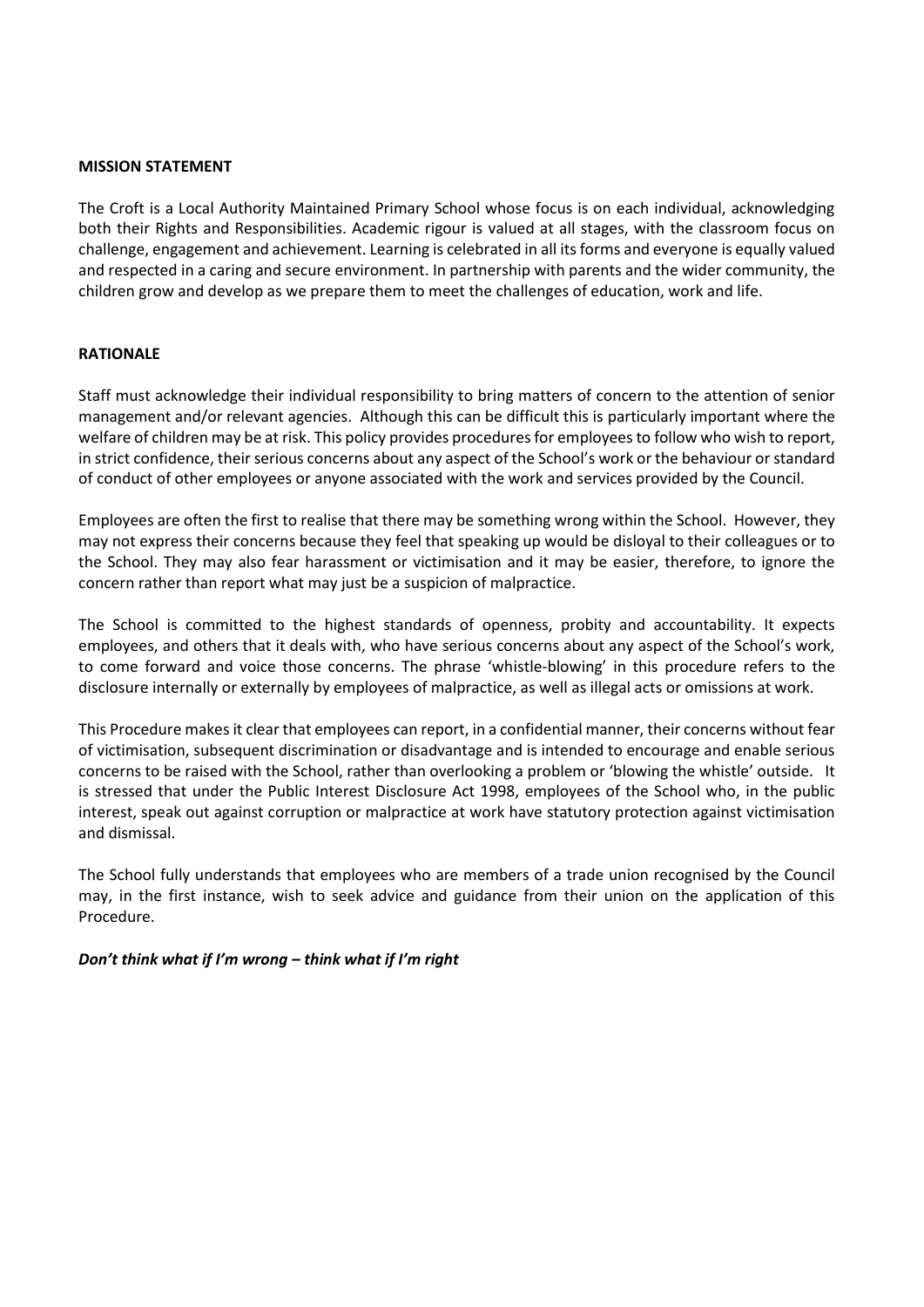# **AIMS AND SCOPE OF THIS PROCEDURE**

This Procedure aims to:

- encourage employees to feel confident in raising serious concerns in those cases where they do not wish to use the normal reporting routes within their service area
- provide alternative avenues for raising concerns
- ensure that responses to concerns are made
- to reassure employees that they will be protected from possible reprisals or victimisation if they have a reasonable belief that they have raised a concern in the public interest

There are existing procedures in place to enable employees to lodge a grievance relating to their own employment. This Procedure is intended to cover concerns that fall outside the scope of other procedures and include:

- conduct which is an offence or a breach of law
- disclosures related to miscarriages of justice
- health and safety risks, including risks to the public as well as other employees (where the concerns raised have not been addressed through normal departmental procedures)
- damage to the environment
- the unauthorised use of public funds including fraud and corruption
- sexual or physical abuse
- other unethical or unprofessional conduct
- Notification of any suspicions of price-fixing cartels providing services/goods to the Council/School.

Any serious concerns that employees have about any aspect of service provision, or the conduct of employees or members of the Governing Body or others acting on behalf of the Governing Body, can be reported under this Procedure. This may be about something that:

- makes an employee feel uncomfortable in terms of apparent non-adherence to known standards
- appears to be contrary to the requirements of the Code of Conduct
- falls below established standards of practice
- may amount to improper conduct
- appears to be an attempt to mislead

# **REASONS FOR WHISTLE BLOWING**

- **Each individual has a responsibility for raising concerns about unacceptable practice or behaviour.**
- **TO prevent the problem worsening or widening.**
- To protect or reduce risks to others.
- To prevent becoming implicated yourself.

# **WHAT STOPS PEOPLE FROM WHISTLE BLOWING?**

Starting a chain of events which spirals.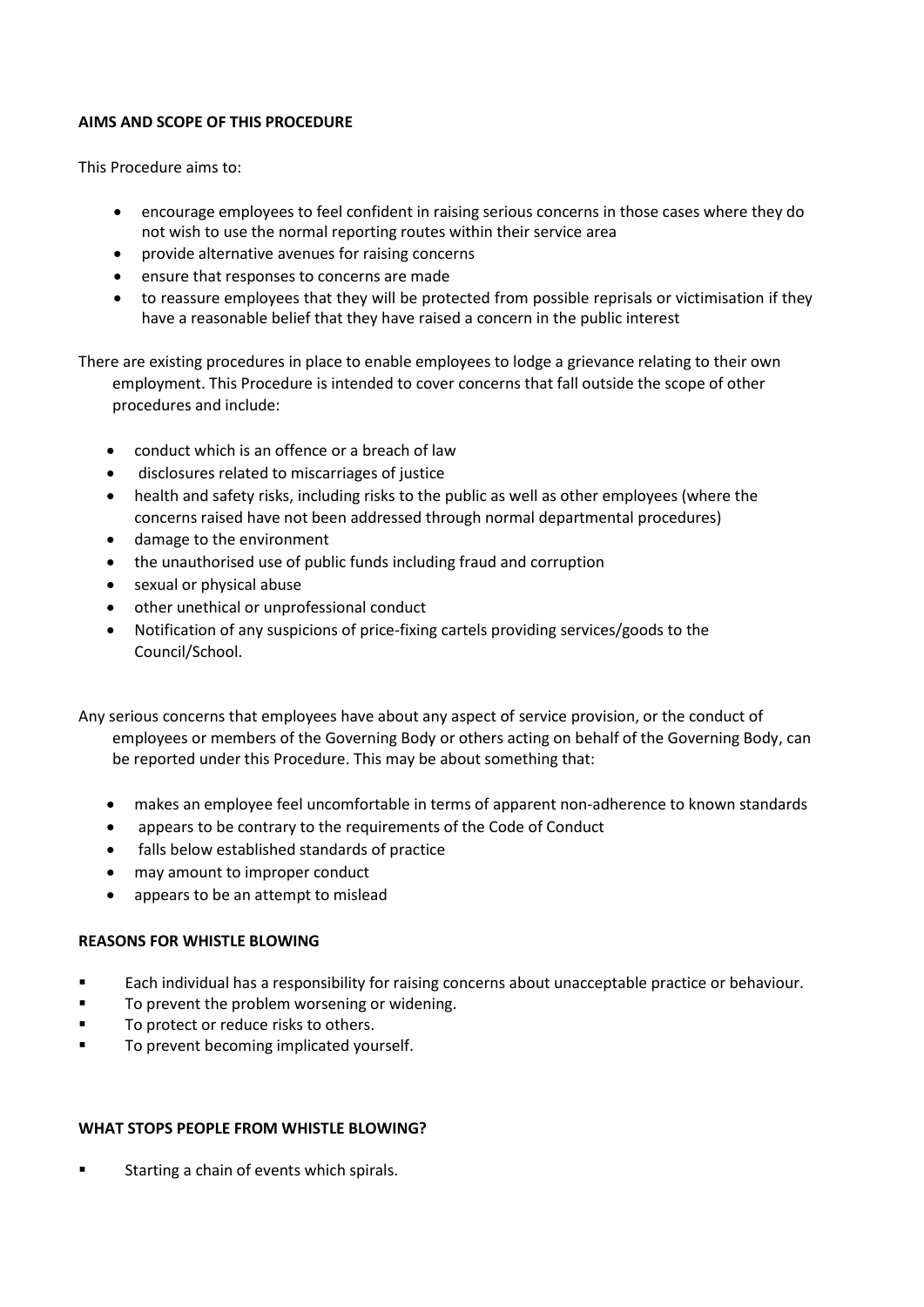- **Disrupting the work or project.**
- **Fear of getting it wrong.**
- Fear of repercussions or damaging careers.
- **Fear of not being believed.**

#### **SAFEGUARDS**

#### **Harassment or Victimisation**

The School recognises that the decision to report a concern can be a difficult one to make, not least because of the fear of reprisal from the person(s) who is the subject of the complaint. However, if employees believe that what they raise as a concern to be the truth and in the public interest they should be confident that they are fulfilling their duty to their employer and those for whom they are providing a service.

The School will not tolerate any form of sexual, racial or general harassment or victimisation and will take appropriate action to protect employees, when they raise a concern in the public interest, from suffering a detriment (including bullying or harassment) either from the employer or from co-workers.

Any investigation under this procedure, into allegations of potential malpractice will be dealt with separately to any grievance, disciplinary or redundancy procedure concerning an employee. Equally, any investigation will not be influenced by any such procedures involving an employee. However, the outcome of the investigation may lead to action under other school's procedures.

#### **CONFIDENTIALITY**

All concerns will be treated in confidence and every effort will be made to protect an employee's identity if that is their wish. However, this cannot be guaranteed if say following an investigation a case is taken to Court, where the employee may need to be called as a witness.

#### **ANONYMOUS ALLEGATIONS**

In order to ensure that employees receive protection of the Public Interest Disclosure Act 1998 employees should put their name to their allegation. Concerns expressed anonymously are sometimes less credible. Anonymous concerns and allegations, whether made to the Head Teacher or the Governing Body, will therefore be investigated at the discretion of the School.

In exercising this discretion, the factors to be taken into account would include:

- the seriousness of the issues raised
- the credibility of the concern
- the likelihood of confirming the allegation from attributable sources' factual evidence.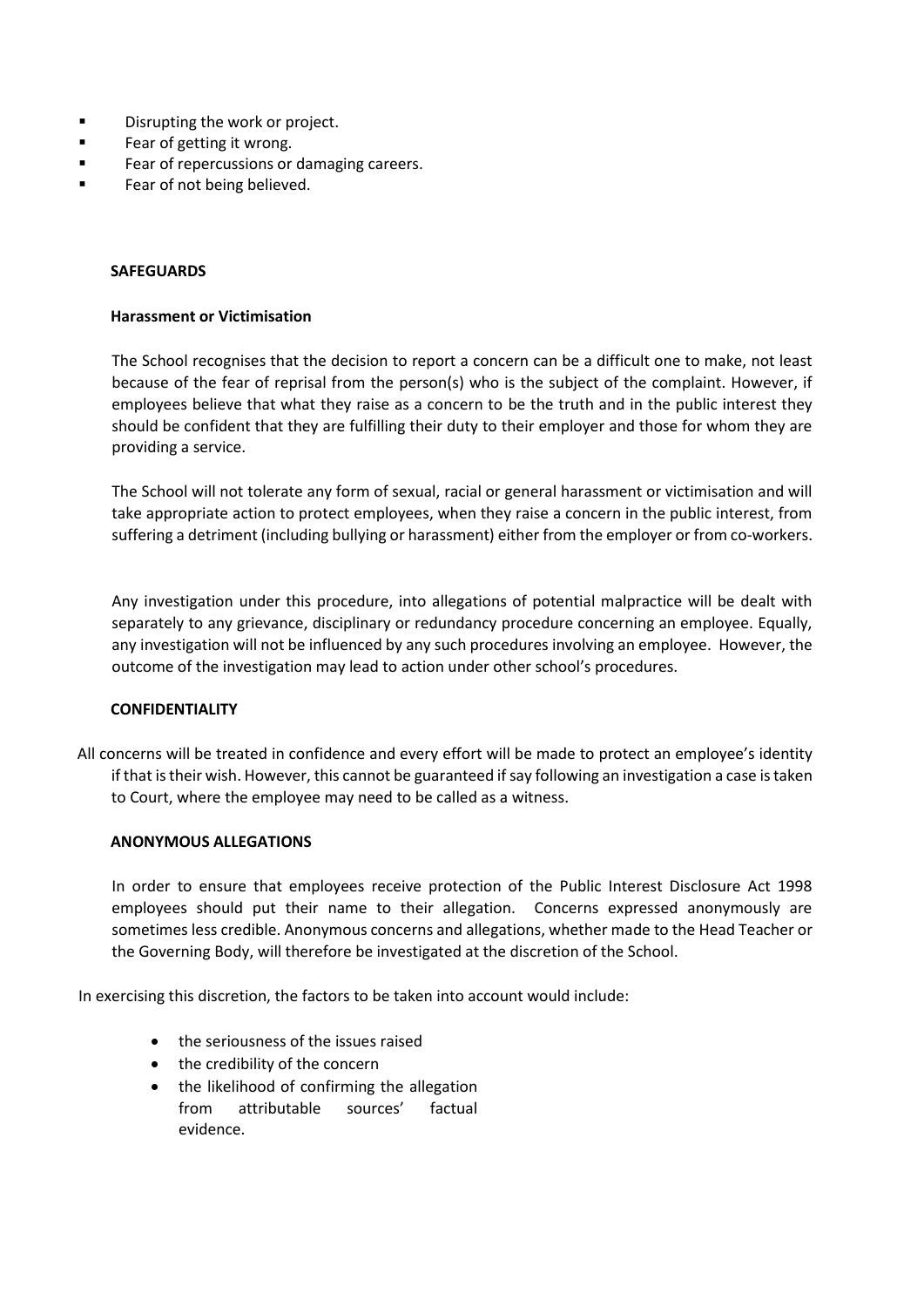#### **UNTRUE ALLEGATIONS**

 If an employee makes an allegation in the public interest, but it is not confirmed by the investigation, no action will be taken against them. If, however, the allegation is frivolous, malicious or for personal gain, disciplinary action may be taken against them.

#### **HOW TO RAISE A CONCERN**

 Employees who wish to raise a serious concern should do so verbally or in writing (marked 'Confidential') to the Head Teacher or Chair of Governors

Alternatively the concern can be raised by writing to Monitoring Officer Gloucestershire County Council Shire Hall Gloucester GL1 2TZ

Or employees may wish to use the Council's 24 hour "whistle blowing" answerphone service on Gloucester 01452 - 427052 to report any concern relating to possible fraud, corruption, conduct or mal-practice/administration

Employees who wish to make a written statement/report are invited to set out:

- the background and history of the concern
- relevant dates

.

- person involved
- details of supporting evidence

Although employees are not expected to prove an allegation they will need to demonstrate that the disclosure is in the public interest.

#### **HOW THE SCHOOL WILL RESPOND**

 **In all cases** in order to protect individuals and those involved in the concern, initial enquiries will be made to decide whether an investigation is appropriate and, if so, what form it should take. The overriding principle which the School will take into account is public interest; however, there is a zero tolerance attitude to any fraudulent activity. Concerns or allegations which fall within the scope of specific procedures (for example, child protection) will normally be referred for consideration under those procedures.

Within 10 working days of a concern being raised, the employee will be contacted at their private address:-

- acknowledging that the concern has been received
- indicating how it is proposed to deal with the matter
- telling the employee whether any initial enquiries have been made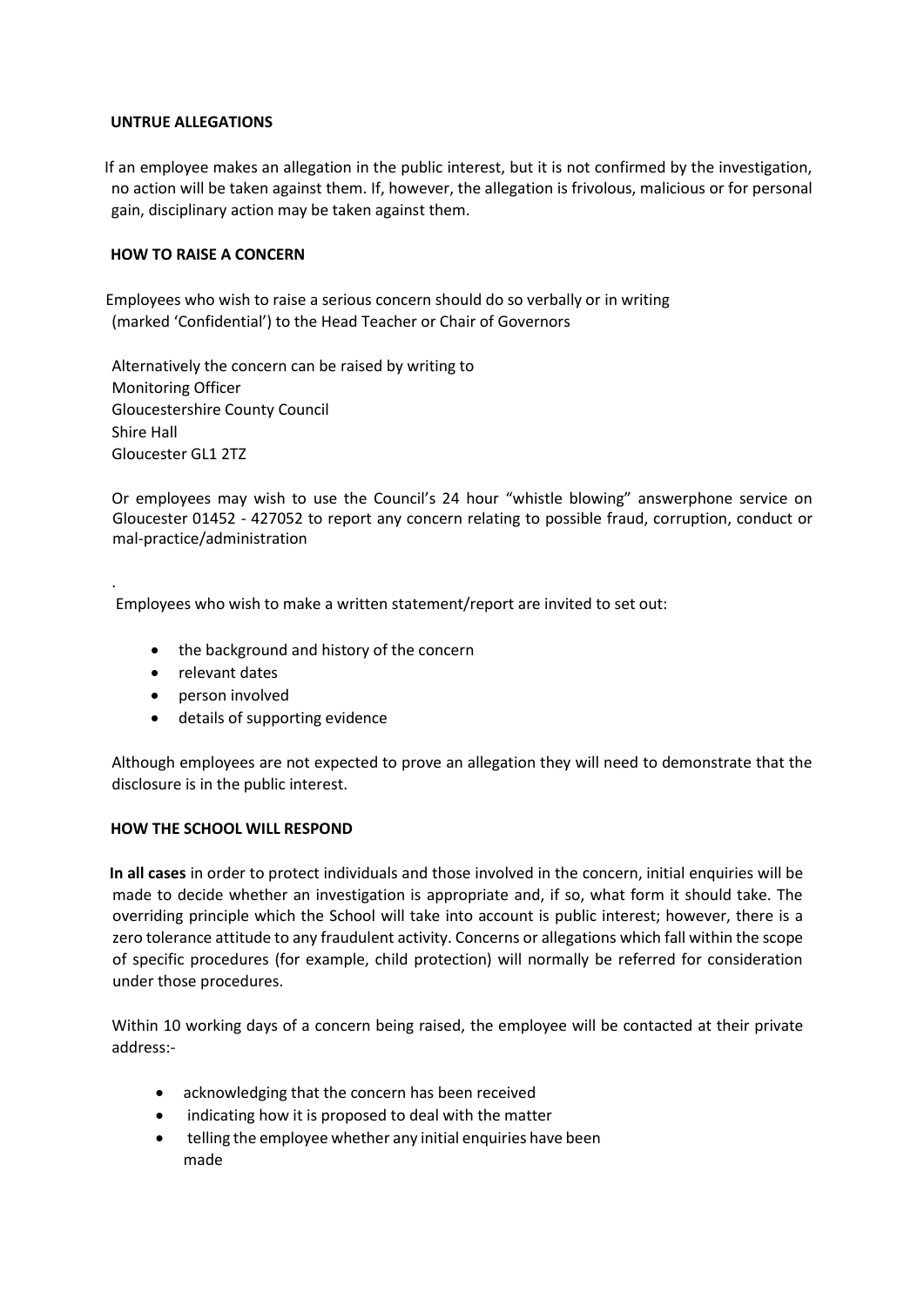telling the employee whether further investigations will take place and, if not, why not

# **Investigation**

Allegations reported to the school will normally be investigated by the Head Teacher/Governing Body. However in some circumstances, sometimes to avoid contaminating evidence which may then go to a criminal investigation, they may decide to involve external investigators.

Advice / support on investigation can be obtained from Theresa Mortimer: Chief Internal Auditor on 01452 328883 or email [Theresa.mortimer@gloucestershire.gov.uk](mailto:Theresa.mortimer@gloucestershire.gov.uk) or Janet Bruce: Counter Fraud Specialist on 01452 328889 or email [janet.bruce@gloucestershire.gov.uk](mailto:janet.bruce@gloucestershire.gov.uk)

The monitoring officer will arrange investigation of allegations reported to the Council. The Monitoring Officer will respond to such concerns and, where appropriate, the matters raised may be:

- investigated by school management
- Internal Audit
- referred to the Police
- referred to the District Auditor
- the subject of an independent enquiry.

The School's Conduct Procedures will be used where the outcome of an investigation indicates improper behaviour by an employee.

A representative of a trade union recognised by the School or work place colleague may accompany an employee during any stage of an investigation conducted under this Procedure.

The School will take steps to minimise any difficulties which may be experienced as a result of raising a concern. For instance, where an employee is required to give evidence in criminal or disciplinary proceedings the School will arrange for them to receive advice about the procedures involved.

The School accepts that employees need to be assured that matters of concern have been properly addressed and, therefore, subject to legal constraints, employees will be informed of the outcome of any investigation.

#### **SELF REPORTING**

There may be occasions where a member of staff has a personal difficulty, perhaps a physical or mental health problem, which they know to be impinging on their professional competence. Staff have a responsibility to discuss such a situation with their line manager so professional and personal support can be offered to the member of staff concerned. Whilst such reporting will remain confidential in most instances, this cannot be guaranteed where personal difficulties raise concerns about the welfare or safety of children.

#### **FURTHER ADVICE AND SUPPORT**

It is recognised that whistle blowing can be difficult and stressful. Advice and support is available from your HR department and/or professional or trade union.